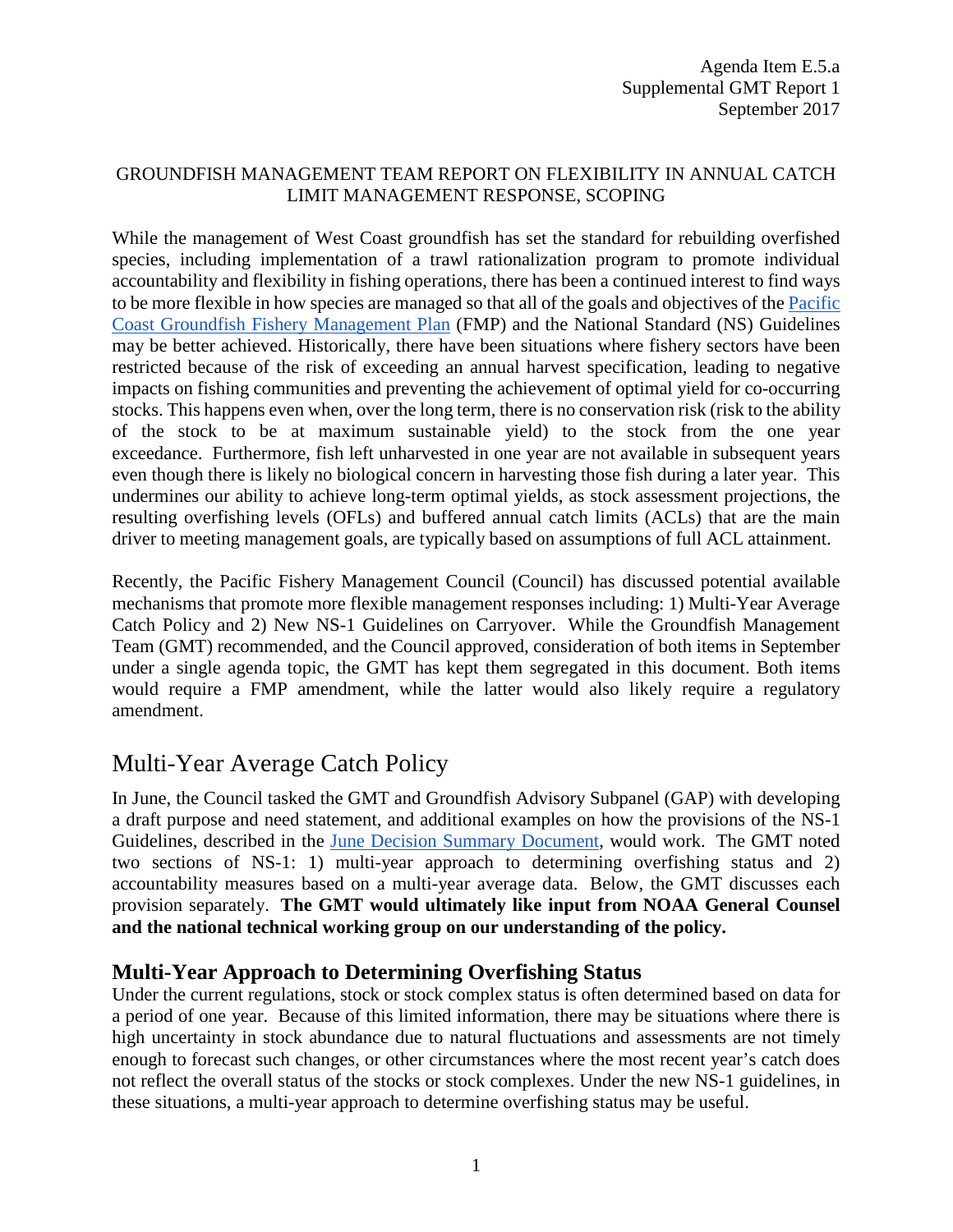#### NS-1 Guidelines state that:

"Small amounts of excess effort or catch in a single year may not jeopardize a stock's ability to produce [maximum sustainable yield] MSY over the long term, thus an overfishing stock status determination based on that single year's reference point may not be the most appropriate characterization of stock status. To address this issue, the proposed revisions introduced a multi-year approach (that may not exceed 3 years) to allow Councils to examine whether the extent to which a stock has surpassed its overfishing threshold actually jeopardizes the stock's ability to produce MSY on a continuing basis. See §  $600.310(e)(2)(ii)(A)(3)$  of the proposed action. Using a multi-year approach to determine overfishing stock status is best used when managers believe the most recent year's data point may not reflect the overall status of the stock."

In essence, this provision would provide the Council and NMFS a pathway for retrospectively analyzing if a stock truly was undergoing overfishing and potentially changing the overfishing status determination.

#### *Purpose and Need*

This action is needed in order to provide a better assessment of whether or not a stock was undergoing overfishing. The purpose of this action is to incorporate a multi-year approach into the FMP, which allows NMFS to take a retrospective look at previous year's catch to determine if a status determination of "overfishing" was valid.

#### *FMP Amendment*

The GMT briefly reviewed the FMP to make a preliminary determination on whether an FMP amendment would be needed to establish a multi-year approach to determine overfishing. On page 24, the FMP defines overfishing as "...exceeding an OFL specified in regulations." If the multiyear approach is used, the FMP should be amended to include a provision to re-assess a previous overfishing declaration using the multi-year average mortality. If the Council moves forward with this action, **the GMT recommends that Council and NMFS staff conduct a more thorough review of the FMP to determine whether additional changes to the FMP are desired.**

## **Accountability Measures Based on Multi-Year Average Catch Data**

Every biennium, the Council sets annual catch limits (ACLs) and develops management or accountability measures (AMs) designed to keep stocks or stock complexes within their specified ACLs. While the status of the groundfish fisheries is tracked inseason, and adjustments are made to keep the fishery under harvest specifications, unforeseen circumstances sometimes arise that result in the Council recommending to NMFS to close the fishery.

NS-1 Guidelines state that:

"Some fisheries have highly variable annual catches and lack reliable inseason or annual data on which to base AMs. If there are insufficient data upon which to compare catch to ACL, AMs could be based on comparisons of average catch to average ACL over a threeyear moving average period or, if supported by analysis, some other appropriate multi-year period. Councils should explain why basing AMs on a multi-year period is appropriate. Evaluation of the moving average catch to the average ACL must be conducted annually, and if the average catch exceeds the average ACL, appropriate AMs should be implemented consistent with paragraph  $(g)(3)$  of this section."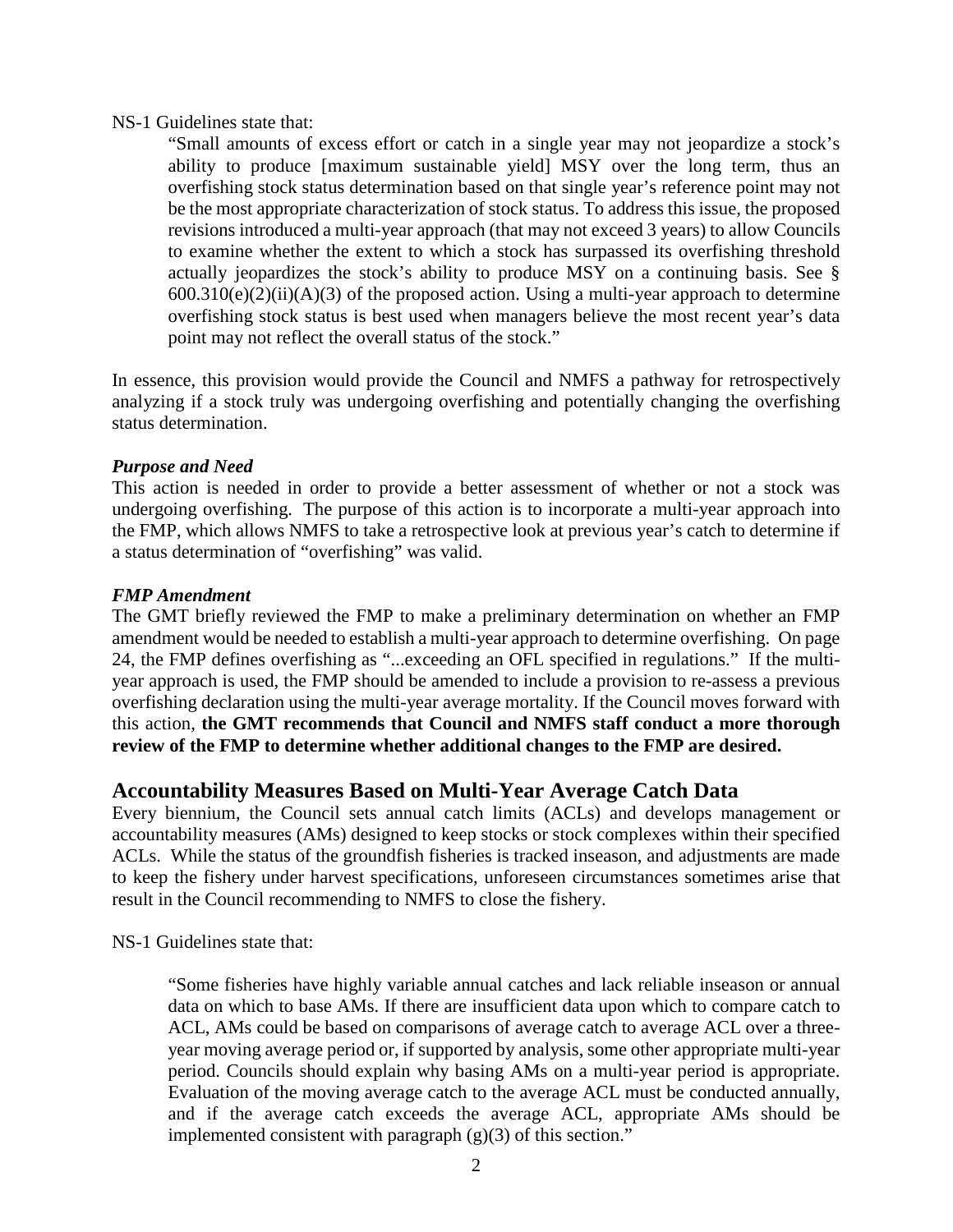The multi-year policy could be used to inform inseason AMs or to inform AMs after a fishery was closed because an ACL was exceeded. Currently, if a situation arises at a Council meeting, the GMT, GAP, and Council assess the latest catch information, available inseason AMs, and the risk to harvest specifications. If AMs are sufficient to reduce the projection to a reasonable level (below the ACL), then the Council will take that action; if not, the Council may recommend that NMFS close the fishery.

If the Council were to incorporate the use of a multi-year catch policy into the FMP, the Council could implement inseason AMs based on that policy, in addition to existing sources of data (e.g., inseason, annual catch compared to the ACL). Additionally, after a fishing year is complete, in which an ACL was exceeded, the GMT could use this policy to assess the final catch data early in the following year, and determine what AMs, if any, are needed to keep the ACL from being exceeded in the subsequent year.

Overall, the GMT believes that this provision will be used infrequently as our pre-season measures and ability to take routine inseason actions are designed to keep catch below ACLs. However, the GMT sees benefit in having additional management options to consider when an ACL is exceeded and there is likely no biological concern to the stock or stock complex.

## **Purpose and Need**

Action is needed to more accurately assess the biological risk to a stock when an ACL is projected to be or is exceeded and what resulting AMs, if any, should be enacted to correct the overage. The purpose of this action is to develop a process to assess multiple years of catch data to determine a potential alternative management response to the risk of exceeding an ACL using multi-year average catch data.

### **FMP Amendment**

In order to be able to use this provision, the groundfish FMP must explicitly state that multi-year catch data will be used to assess and implement AMs [\(Agenda Item E.5., Attachment 1, September](http://www.pcouncil.org/wp-content/uploads/2017/08/E5_Att1_NS1_Guidelines_SEPT2017BB.pdf)  [2017\)](http://www.pcouncil.org/wp-content/uploads/2017/08/E5_Att1_NS1_Guidelines_SEPT2017BB.pdf). NS-1 Guidelines, Section 600.310(g) states that "The FMP should identify what sources of data will be used to implement AMs (e.g. inseason data, annual catch compared to the ACL, or multi-year averaging approach)."

The FMP defines AMs as "management controls, such as inseason adjustments to fisheries or annual catch targets, to prevent annual catch limits, including sector-specific annual catch limits, from being exceeded, and to correct or mitigate overages of the annual catch limit if they occur. AMs should address and minimize both the frequency and magnitude of overages and correct the problems that caused the overage in as short a time as possible." In order to be able to use the multi-year average catch policy, this definition must also include the provision to base AMs off the three year rolling average (or other specific time period).

### **Example of Implementation**

As described in the NS-1 Guidelines, AMs based on multi-year average data can be used for fisheries that have "highly variable annual catches and lack reliable inseason or annual data on which to base AMs." (Section 600.310 (g)(5)) For FMP groundfish stocks, estimates of mortality are not available until late the following year for the incidental open access and research sectors. Off-the-top deduction amounts are based on the recent ten year period (in general) and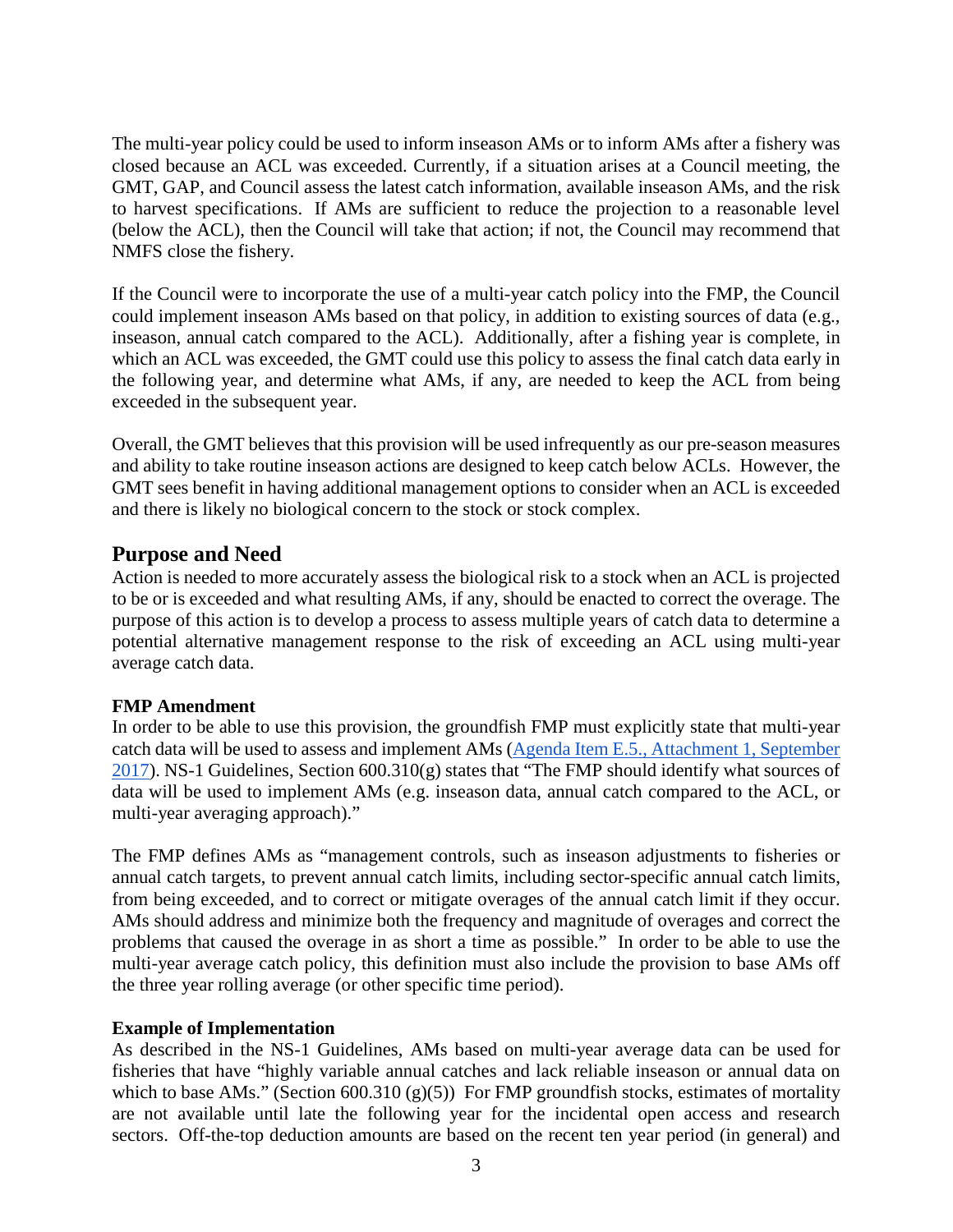projections are based on the most recent year's groundfish mortality reports. In the paragraph below, we provide an example of how this policy might have been useful in a situation in which we had limited information.

In 2015, the mothership sector was in jeopardy of having an automatic closure as they were approaching their allocation of darkblotched rockfish. To reduce their bycatch constraints so they could better attain their whiting allocations, the GMT proposed transferring darkblotched rockfish from the ACL's pink shrimp deduction. However, there was uncertainty regarding how much darkblotched rockfish would be available from the pink shrimp fishery since final estimates are produced post-season by the West Coast Groundfish Observer Program (WCGOP) late the following summer. Furthermore, the proposal by the GMT to transfer darkblotched rockfish from the pink shrimp fishery was largely based on a hypothesis that the 2015 bycatch would be lower than past years that were used to establish the set-aside due to use of bycatch reducing lights by shrimpers that first started in 2015. While the transfer was eventually made, it required considerable efforts by WCGOP to produce expedited preliminary estimates of pink shrimp fishery bycatch. If the Council amends the FMP to allow inclusion of a multi-year averaging approach with other data sources to implement AMs, then the Council and NMFS could have taken into consideration the recent year's average catch in addition to the year's inseason data.

While this is not a perfect example, since there was little risk to the ACL (due to low IFQ attainments), it does provide a good theoretical example of how the multi-year average catch policy could provide benefits if there had truly been a risk to the ACL associated with the proposed transfer of pink shrimp set-aside (e.g., if darkblotched rockfish attainments had been high across the board).

# New National Standard 1 Guidelines on Carryover

As described i[n Agenda Item C.2., Attachment 1, March 2017,](http://www.pcouncil.org/wp-content/uploads/2017/02/C2_Att1_Considerations_for_Carryover_Provisions_Mar2017BB.pdf) there are two approaches for issuing carryover based on the revisions to the NS-1 Guidelines. With Approach 1, ACL unharvested from Year 1 would be issued in Year 2 (up to the ABC where the ACL < ABC); Approach 2 would take into consideration ACL and ABC unharvested in Year 1 and recalculate a new OFL, ABC and ACL for Year 2 (where  $ACL = ABC$ ).

# Proposed Purpose and Need

Action is needed to provide additional opportunity to access target stocks and stock complexes, and provide relief to industry from constraining stocks while still achieving conservation mandates. Currently, fish left unharvested one year are not available in subsequent years, even when there is no biological or conservation concern in harvesting that fish during a later year. The purpose of this item would be to develop a process for determining new ACLs and ABCs midbiennium, based on the new NS-1 Guideline revisions.

# Examples of Implementation

# **Yelloweye Rockfish (Approach 1)**

Yelloweye rockfish is one of, if not the most constraining stocks in the groundfish fishery for trawl and non-trawl sectors. In the shorebased individual fishing quota (IFQ) program, there is only 1.1 mt available to the entire fleet, which resulted in almost half of quota share accounts receiving three pounds or less in 2017. For the non-trawl sectors, both recreational and commercial sectors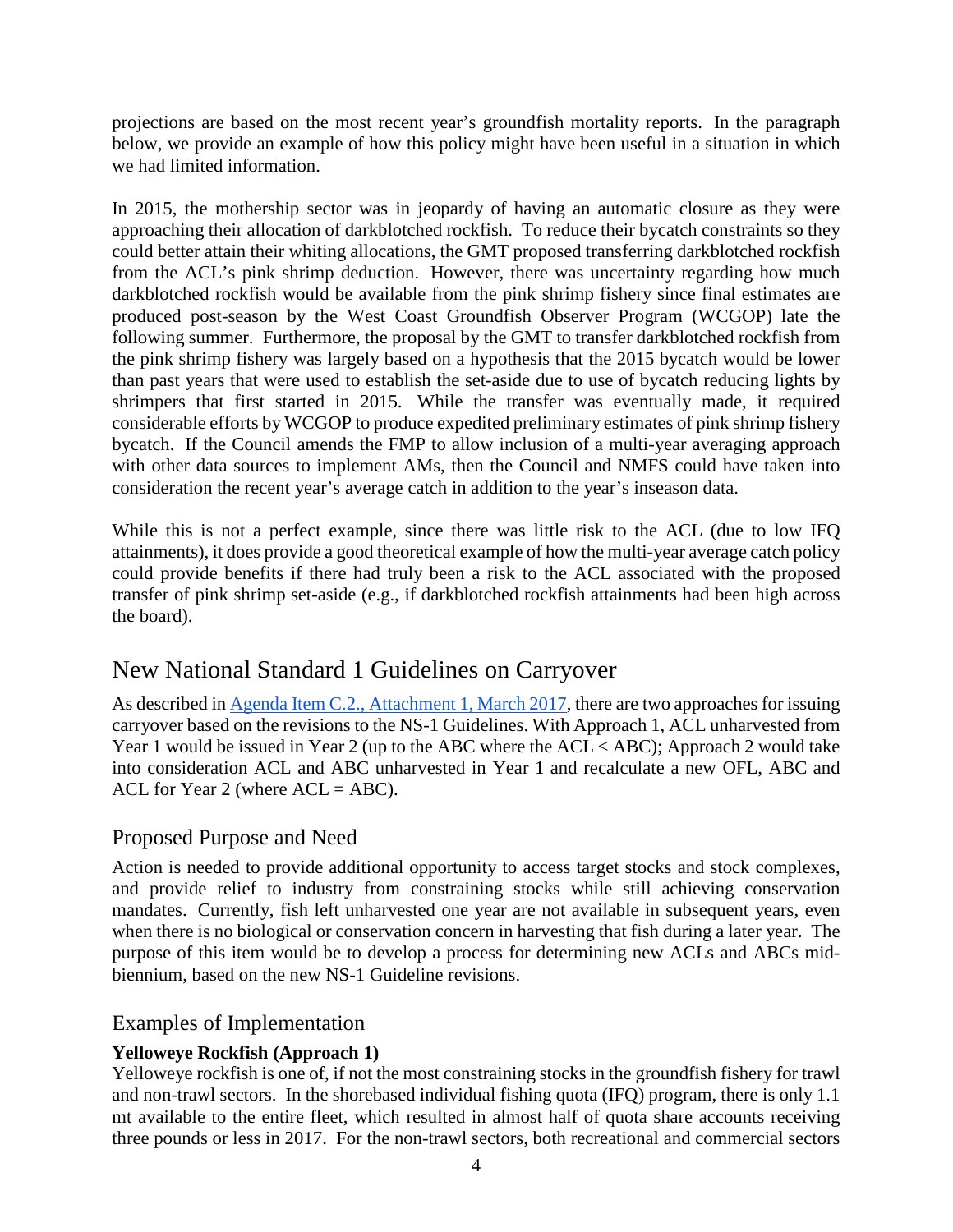are managed conservatively, to ensure that harvest guidelines (HGs) are not exceeded. The concern of exceeding an HG, or being unable to cover a quota pound (QP) deficit, has resulted in lost fishing opportunity of other, healthy target species. For example, because yelloweye rockfish are often encountered when anglers target lingcod, potential increased mortality on yelloweye rockfish limits access to lingcod resources in recreational and fixed gear commercial fisheries. However, as shown in Table 1, attainment of the yelloweye rockfish ACL has been less than 71 percent in each of the last 6 years.

| Year | $ACL$ (mt) | <b>Total Mortality (mt)</b> | Attainment $(\% )$ |
|------|------------|-----------------------------|--------------------|
| 2011 | 17         |                             | 52.9%              |
| 2012 | 17         | 12                          | 70.6%              |
| 2013 | 18         | 11                          | 61.1%              |
| 2014 | 18         |                             | 50.0%              |
| 2015 | 18         | 11.67                       | 64.8%              |
| 2016 | 19         |                             | 47.4 %             |

**Table 1: ACL, Total Mortality, and Percent Attainment for Yelloweye Rockfish.**

If the Council were to develop a mechanism to allow for Approach 1, some or all of the unused ACL could be moved to the following year (assuming that the current default harvest control rule stays the same). Using 2017 as an example,

*2016 Residual from ACL = 10 mt*

*2017 ACL= 20 mt*

*2017 new ACL (including carryover) = 30 mt*

The 2017 ABC is 47 mt, therefore the new ACL would still be less than the original ABC.

#### **Petrale Sole (Approach 2)**

Petrale sole is a highly attained and desired species, specifically in the shorebased IFQ program. While quota share owners are able to receive up to ten percent of carryover for some IFQ species, no IFQ carryover can be issued for species in which the ACL equals the ABC based on the current NMFS policy. When considering this approach, the Council may want to consider the relationship between IFQ carryover and carryover described under Approach 2. Furthermore, there is an alternative under Agenda Item E.7, that proposes to increase carryover from ten percent up to 100 percent for some species. However, since being declared rebuilt in 2015, overall attainment of the ACL remains below 95 percent.

The last petrale sole assessment was an update in 2015. OFLs used since 2015 have been taken from that assessment, which assumed that catch was equal to the projected ACL. Thanks to Ms. Melissa Haltuch, the GMT was able to get a recalculated OFL and ABC/ACL for 2017 based on actual mortality through 2016. The 2017 ABC/ACL in regulation is 3,136 mt. However, if the carryover provision was in place, the 2017 ABC/ACL could have been 3,307 mt. This would have resulted in an additional 163 mt to the IFQ sector. Based on the IO-PAC model, the ex-vessel revenue of \$381,000 for the 163 mt is modeled to be worth \$915 thousand in personal income and